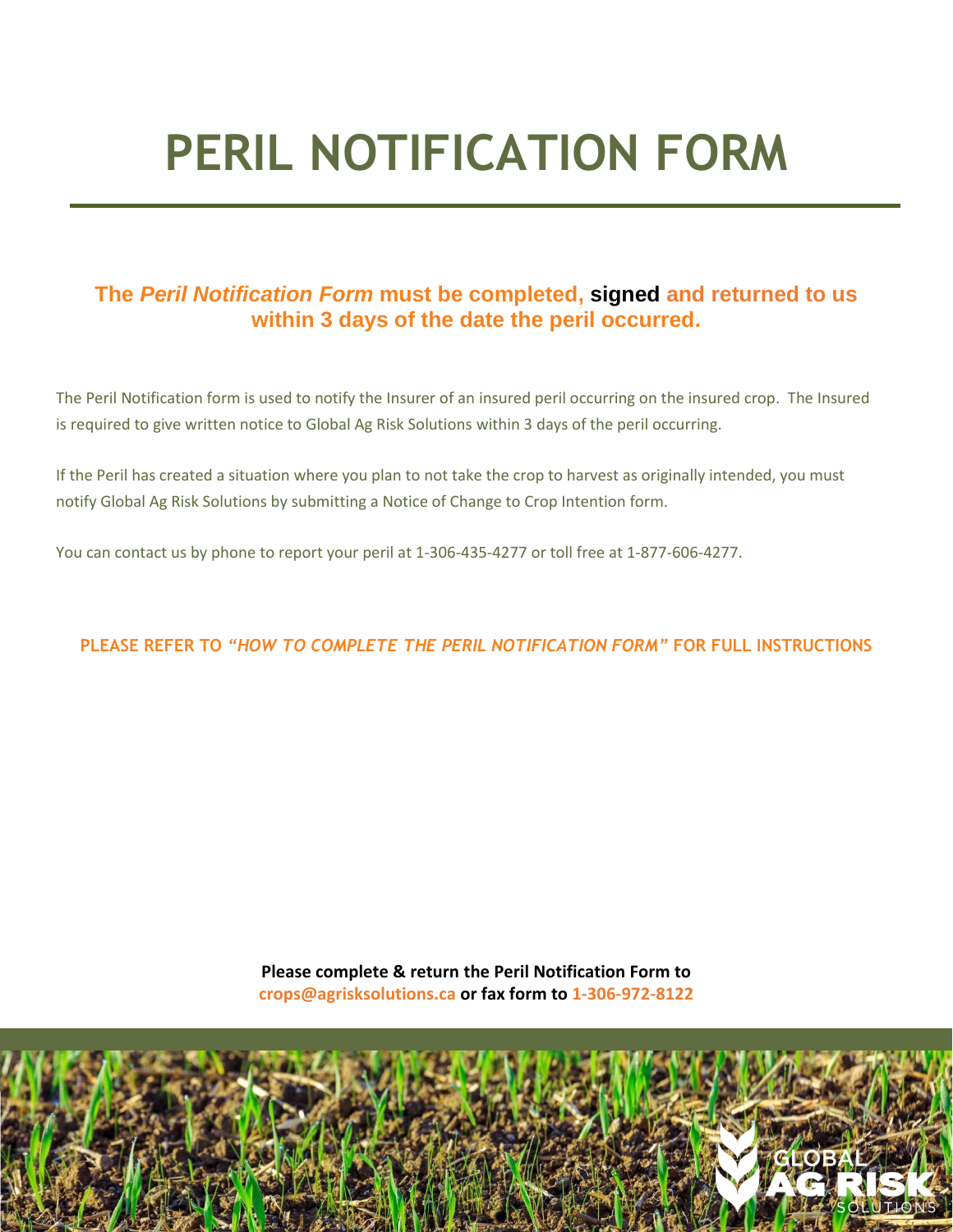

# How to Complete the Peril Notification Form:



Complete the identification area:

PCI Policy # PCI2022 - \_\_\_\_\_\_\_\_\_\_\_\_\_\_\_\_\_\_\_\_\_\_\_\_\_\_\_ Farm Name \_\_\_\_\_\_\_\_\_\_\_\_\_\_\_\_\_\_\_\_\_\_\_\_\_\_

Contact Name \_\_\_\_\_\_\_\_\_\_\_\_\_\_\_\_\_\_\_\_\_\_\_\_

Determine which Insured Peril(s) is applicable to your situation:

An Insured Peril is drought, flood, hail, wind, frost, lightning, excessive rain, snow, hurricane, tornado, accidental fire, insect manifestation, plant disease, or heating of Produced Crop while in storage at the Insured's Farming Address.

**3**

**2**

This form may be used for filing up to three Insured Perils at one time. Complete all sections of the form for each peril that has occurred. List the date of the peril, each of the crops that were affected by the peril, the # of acres affected, what the estimated yield is after the peril has occurred, and include any details in the Additional Information section that would be pertinent:

| Crop | <b>Acres Affected by Peril</b> | <b>Insured Peril</b> | <b>Estimated Yield after Peril</b> |
|------|--------------------------------|----------------------|------------------------------------|
|      |                                |                      |                                    |
|      |                                |                      |                                    |
|      |                                |                      |                                    |
|      |                                |                      |                                    |
|      |                                |                      |                                    |
|      |                                |                      |                                    |

Sign and date the form, then email it to **crops@agrisksolutions.ca** or fax to **1-306-972-8122** within 3 Business Days of the Peril(s) occurring.